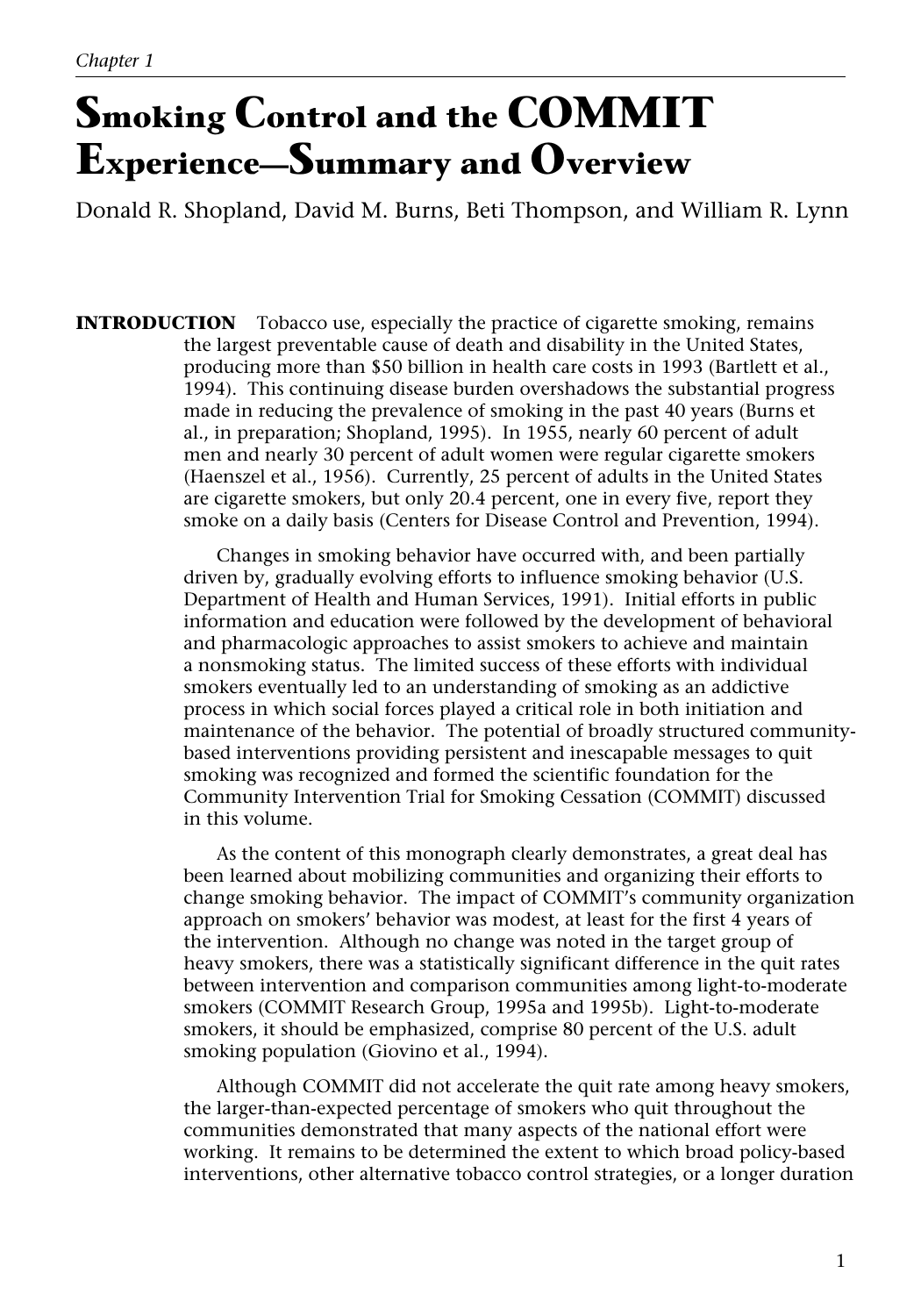of community-based interventions will substantially alter smoking behavior, particularly among heavy smokers.

One clear result of the approaches described in this volume was successful mobilization and organization of communities around an externally defined public health objective. All the communities were successful in developing an organizational structure and using that structure to accomplish a defined set of objectives contained in the COMMIT protocol. This success is the focus of this monograph. A better understanding of what works and what does not work in efforts to mobilize a community around a public health goal is one of the most valuable results of COMMIT.

The findings in the intervention vs. comparison communities in COMMIT need to be placed in an appropriate perspective. There was no difference between intervention and comparison communities among smokers consuming 25 or more cigarettes daily (heavy smokers), but 18 percent of those smokers in both communities quit smoking during the 4 years of the trial. Similarly, 30.6 percent of smokers of fewer than 25 cigarettes per day (light-to-moderate smokers) quit smoking in the intervention communities vs. only 27.5 percent in the comparison communities (COMMIT Research Group, 1995a and 1995b). These data clearly demonstrate that substantial rates of cessation occurred among light-to-moderate and heavy smokers. The results of the trial do not demonstrate that it is difficult to get smokers to quit; large numbers of both light-to-moderate and heavy smokers did so. The results of the trial do demonstrate that it is difficult to use many of the traditional public health approaches to tobacco control, delivered by means of a community organization structure, to dramatically accelerate the already high rates of cessation occurring in the population.

In addition, the intervention approach did demonstrate an effect that has significant public health implications among the light-to-moderate smokers in the trial, especially compared with the general difficulty in changing other addictive behaviors. Furthermore, this effect was greatest among those smokers with a high school education or less, a group in which cessation rates have been relatively low and on whom other intervention approaches have had little effect. This effort, produced by means of a public health mode of delivery, shows the great potential of such prevention efforts to provide additional years of quality life to the population in a more cost-effective fashion than disease treatments by the health care delivery system.

**TRENDS IN THE** The focus of any public health intervention should be reduction **MAGNITUDE OF** of incidence and prevalence rates in the entire population, and **SMOKING AS A** it is useful to measure tobacco control efforts by this yardstick. **PUBLIC HEALTH** Figure 1 demonstrates that during the past 40 years the prevalence **PROBLEM** of smoking among white males has been cut in half, from nearly

> 60 percent in 1955 to less than 30 percent in 1993 (Haenszel et al., 1956; Centers for Disease Control and Prevention, 1994). The figure shows that the change in prevalence among white females is more modest, dropping from approximately 30 percent in 1955 to 22.5 percent in 1993, but the absolute prevalence remains lower among females than among males.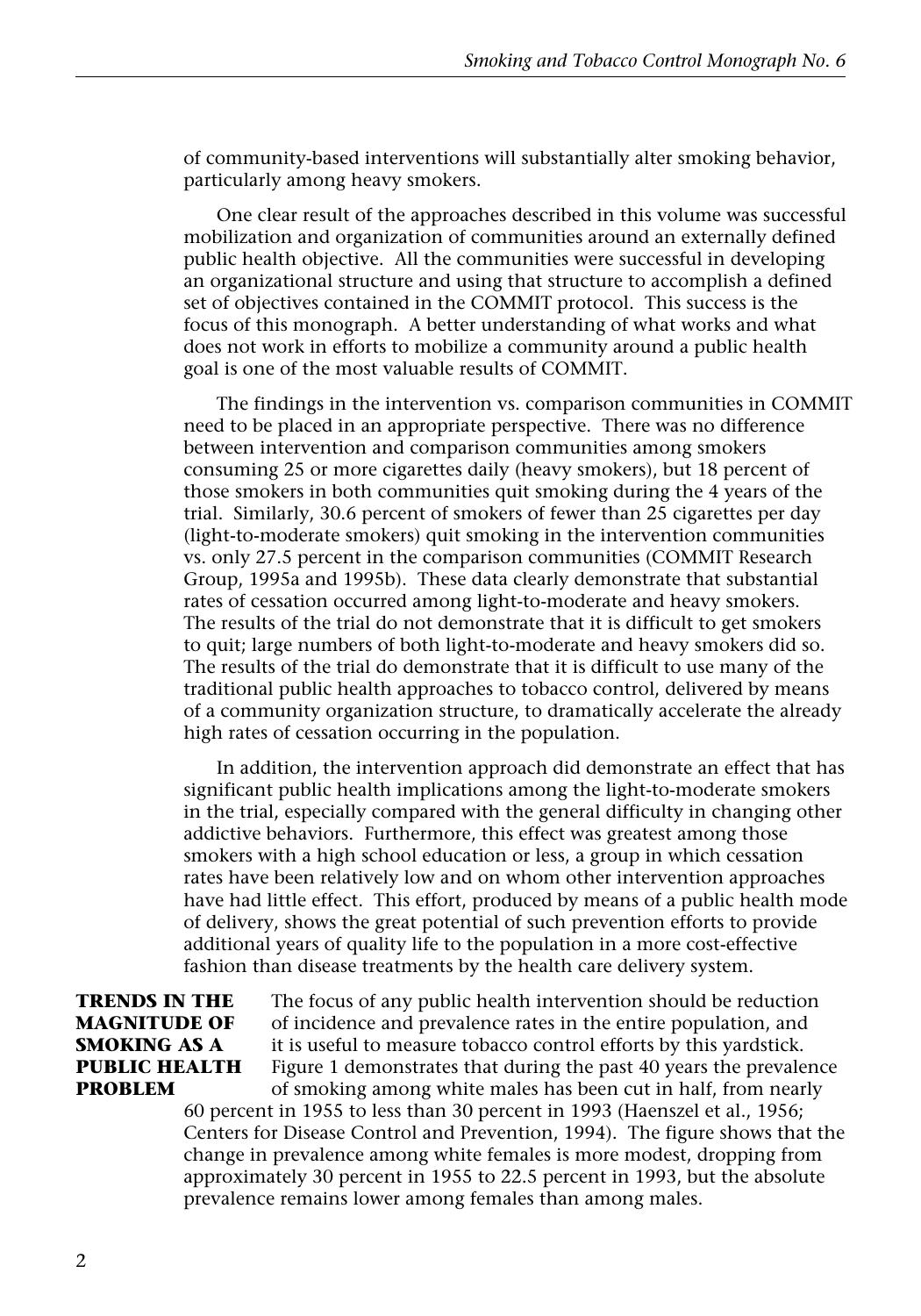

Figure 1 **Prevalence of cigarette smoking among adults by race and gender, United States, 1955-93**

Source: Shopland, 1995.

Figure 1 shows that the change in smoking prevalence among blacks is only slightly less successful, with rates among black males falling from 60 percent in 1955 to 32.4 percent in 1993. Smoking prevalence changes among black females are nearly identical to those in white females.

Slowing the rate at which adolescents become smokers has proven more difficult than convincing older smokers to quit. About one-third of highschool-age adolescents use some form of tobacco (Giovino et al., 1994). Initiation rates among older adolescents have declined steadily (Burns et al., in press; Pierce et al., 1994), but changes among younger adolescents have been far less positive (Cummings et al., 1995).

Initiation rates among younger age adolescents (14 to 17 years old) decreased slightly from 1980 to 1984 but increased between 1985 and 1989 (Cummings et al., 1995). The largest annual increase occurred in 1988, the year the R.J. Reynolds Tobacco Company introduced its now famous "Joe the Camel" cartoon character. Had initiation rates from 1985 to 1989 remained at the 1984 level, there would have been more than 500,000 fewer adolescent smokers in the United States during this time. In comparison, among young adults (ages 18 to 21), initiation rates decreased slightly during the 1980's (Cummings et al., 1995).

Smoking prevalence rates among black adolescents have declined (Institute of Medicine, 1994), whereas rates among white adolescents have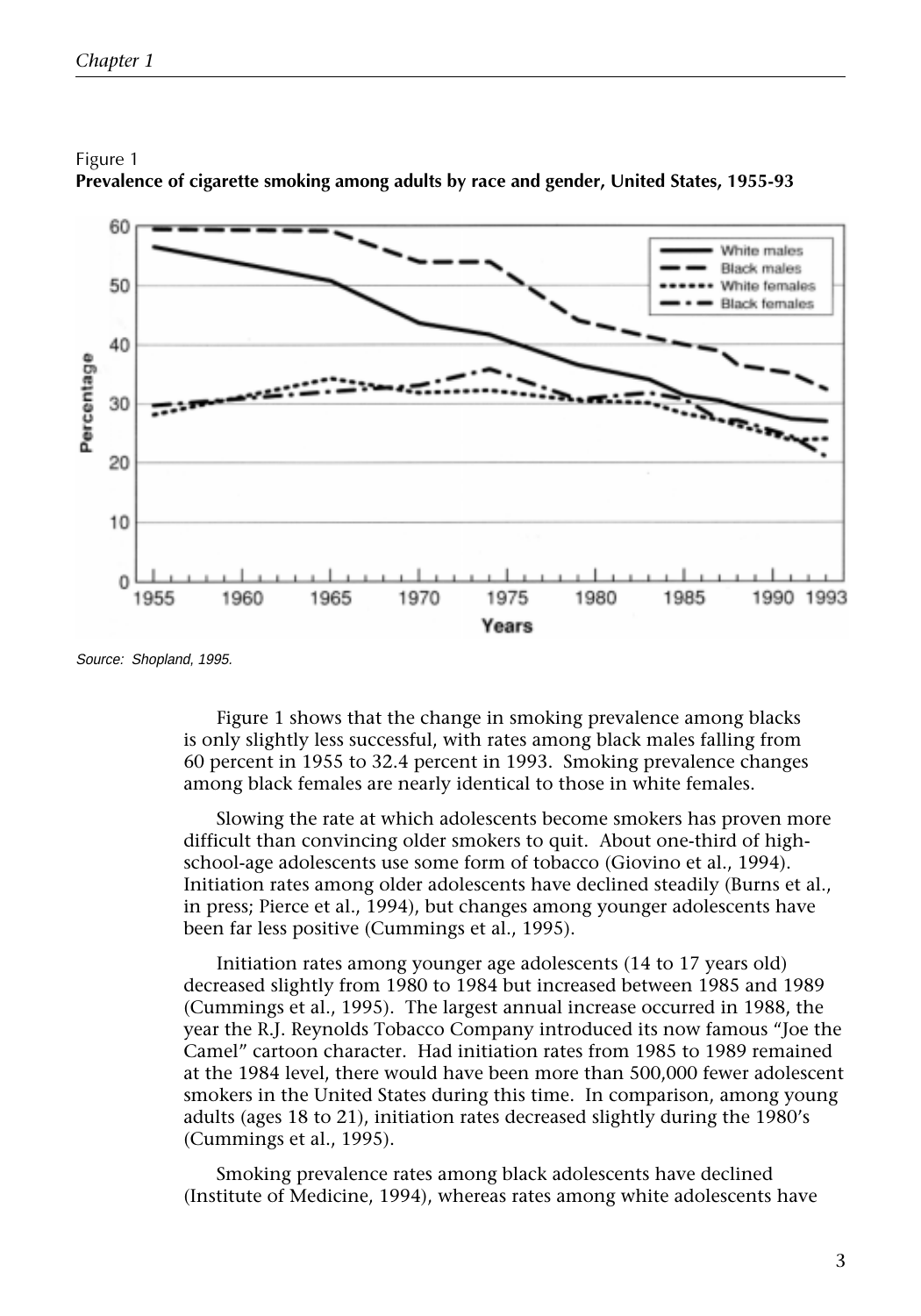

### Figure 2 **Prevalence of daily smoking among white and black high school seniors in the United States**

Source: Johnston et al., 1994.

changed little (Figure 2). Although current estimates of smoking initiation rates for adolescents are not available, smoking prevalence increased among 8th- and 10th-grade students nationally between 1991 and 1993 (Johnston et al., 1994). These trends coincided with aggressive new marketing practices by the cigarette industry, many of which are reaching children (U.S. Department of Health and Human Services, 1994).

The effort to alter the public health problem of tobacco use has clearly made substantial progress over the past 40 years; however, we have had greater success in aiding smokers to break their addiction than we have had in preventing children from becoming addicted. In understanding this differing response by adults who are already addicted and children who have not yet become smokers, it is critical to examine the activities of the tobacco industry during the period of these tobacco control efforts.

**ACTIVITIES** Over the past four decades, the tobacco industry has aggressively **OF THE** responded to each major public health initiative directed at reducing **TOBACCO** smoking with a combination of efforts intended to undermine **INDUSTRY** these initiatives. The industry introduced a series of new product modifications, including filtered cigarettes in the 1950's and low-tar cigarettes in the 1970's, to allay the public's concern about the health risks of smoking and to convince people that whatever risks existed had been either reduced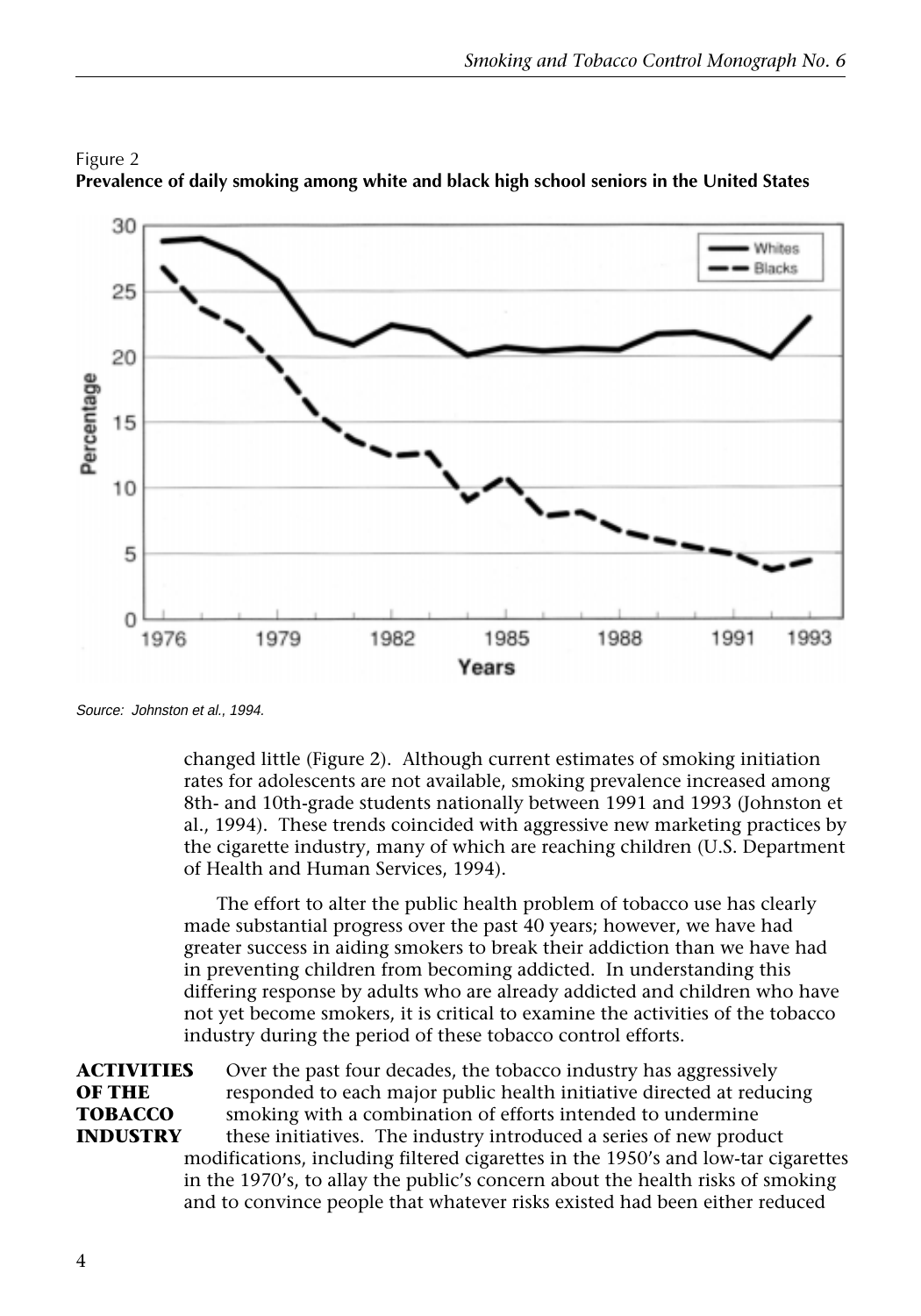drastically or eliminated. More important, during the past 40 years, cigarette manufacturers have conducted massive, annual, multibillion dollar advertising campaigns to convince smokers and potential smokers to smoke.

During the time COMMIT interventions were in the field (midfall 1988 through 1992), outlays for all cigarette advertising and promotional expenditures *almost equaled the amount spent the previous 10 years* (Federal Trade Commission, 1995). Expenditures increased 60 percent during the relatively brief COMMIT intervention period, from \$3.28 billion in 1988 to more than \$5.3 billion in 1992 (unadjusted for inflation) (Figure 3).

The most recent data from the Federal Trade Commission show that cigarette manufacturers spent more than \$6 billion for advertising and promotional expenditures in 1993, the last year complete data are available (Federal Trade Commission, 1995). This represents more than a 15-percent increase over 1992 (Table 1).

Significant changes also have occurred in the types and categories of advertising and promotional activities conducted. When the U.S. Congress banned cigarette advertising on electronic media in 1971, the bulk of cigarette advertising shifted to print media and outdoor and transit advertising. Until the early 1980's, these categories accounted for the preponderance of all cigarette advertising and promotional expenditures.



Figure 3 **Domestic cigarette advertising and promotional expenses, 1963-93\***

\* All expenditures were converted to 1993 dollars. Source: Federal Trade Commission, 1995.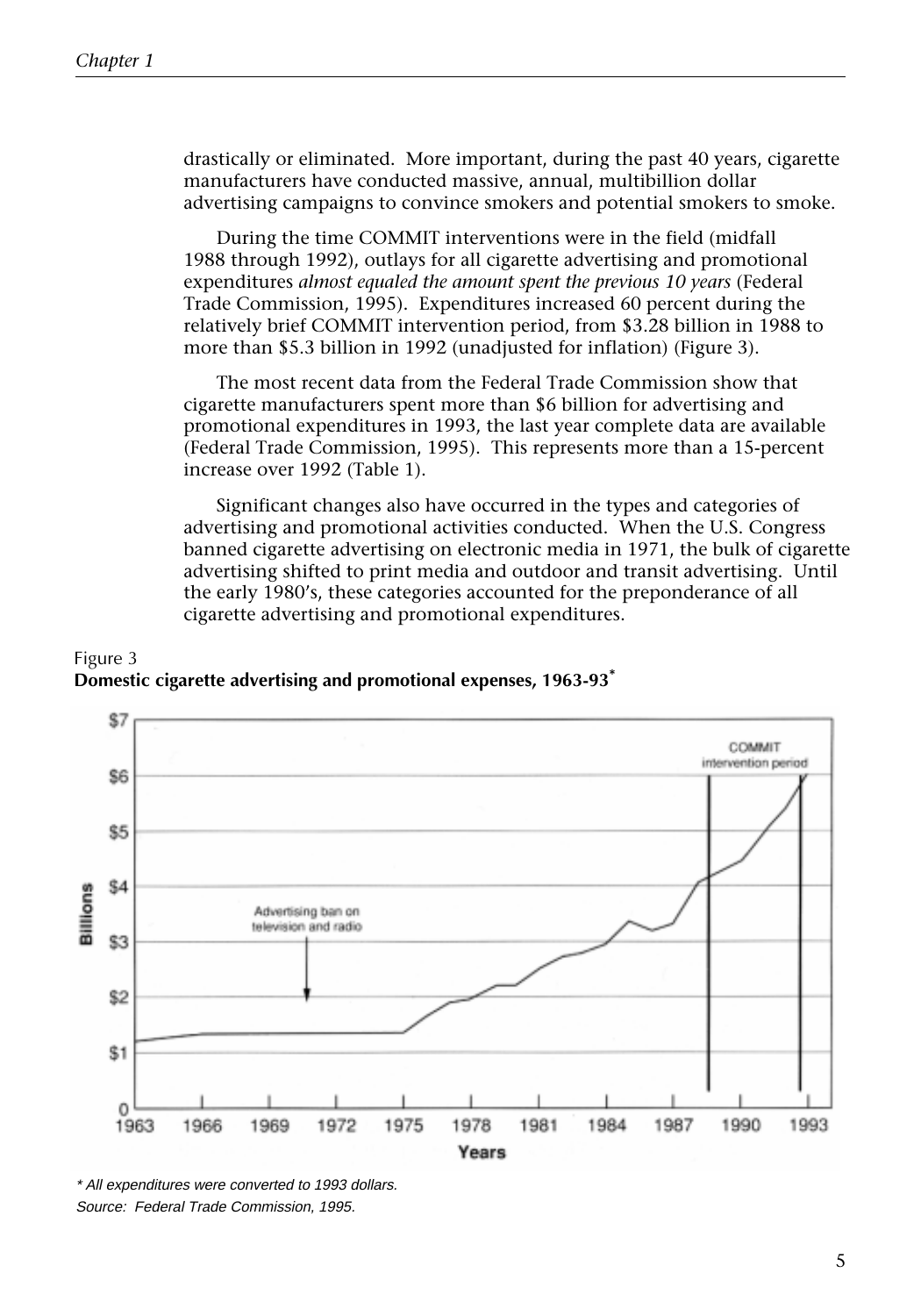| Type of Advertising           | 1992<br>(3) | $%$ of<br>Total | 1993<br>(3) | $%$ of<br>Total | % Change<br><b>From 1992</b> |
|-------------------------------|-------------|-----------------|-------------|-----------------|------------------------------|
| <b>Newspapers</b>             | 35,467      | .7              | 36,204      | .6              | $+2.0$                       |
| Magazines                     | 237,061     | 4.5             | 235,195     | 3.9             | $-.08$                       |
| Outdoor                       | 295,657     | 5.7             | 231,450     | 3.8             | $-21.7$                      |
| Transit                       | 53,293      | 1.0             | 39,113      | .6              | $-26.6$                      |
| Point of Sale                 | 366,036     | 7.0             | 400,909     | 6.6             | $+9.5$                       |
| <b>Promotional Allowances</b> | 1,514,026   | 28.9            | 1,557,505   | 25.8            | $+2.9$                       |
| Sampling Distribution         | 49,315      | .9              | 40,190      | .7              | $-18.5$                      |
| Specialty Item Distribution   | 339,997     | 6.5             | 755,761     | 12.5            | $+122.0$                     |
| <b>Public Entertainment</b>   | 89,739      | 1.7             | 84,275      | 1.4             | $-6.1$                       |
| Direct Mail                   | 34,345      | .7              | 31,463      | .5              | $-8.3$                       |
| Coupons and Retail            |             |                 |             |                 |                              |
| Value-Added Promotions        | 2,175,373   | 41.6            | 2,559,170   | 42.4            | $+15.0$                      |
| All Others                    | 41,608      | .8              | 63,915      | 1.2             | $+53.6$                      |
| Total                         | 5,231,917   | 100.0           | 6,034,915   | 100.0           | $+15.4$                      |

#### Table 1

**Domestic cigarette advertising and promotional expenditures, by type and category, United States 1992 and 1993 (in thousands of dollars)**

Source: Federal Trade Commission, 1995.

However, from the early 1980's onward, the cigarette industry increasingly began to emphasize promotional activities, and each year the industry has committed a larger share of its total advertising and promotional budgets to these types of activities. Promotional allowances and coupons and retail value added accounted for nearly 70 percent of all expenditures in 1993. Less than 10 percent of all expenditures were devoted to advertising in newspapers, magazines, and outdoor and transit advertising. Nonetheless, the dollar amount allocated for these categories was nearly \$542 million for 1993, a sum that exceeded the total spent for all domestic cigarette advertising in 1975 (unadjusted for inflation) (Federal Trade Commission, 1995).

Promotional allowances, which accounted for approximately one-quarter of the \$6 billion spent in 1993, are various incentives and fees paid by a manufacturer to wholesalers and retailers to stock and promote a company's products. By far the single largest amount spent in 1993 was for coupons and value-added promotions—more than \$2.5 billion—an increase of nearly \$400 million from the previous year.

Specialty item distribution accounted for more than \$755 million in expenditures for 1993—more than double the amount spent in 1992—and now accounts for nearly 12 percent of all advertising expenditures. This category includes the practice of putting a brand's logo on such things as T-shirts, caps, sunglasses, sporting goods, and so forth that either are sold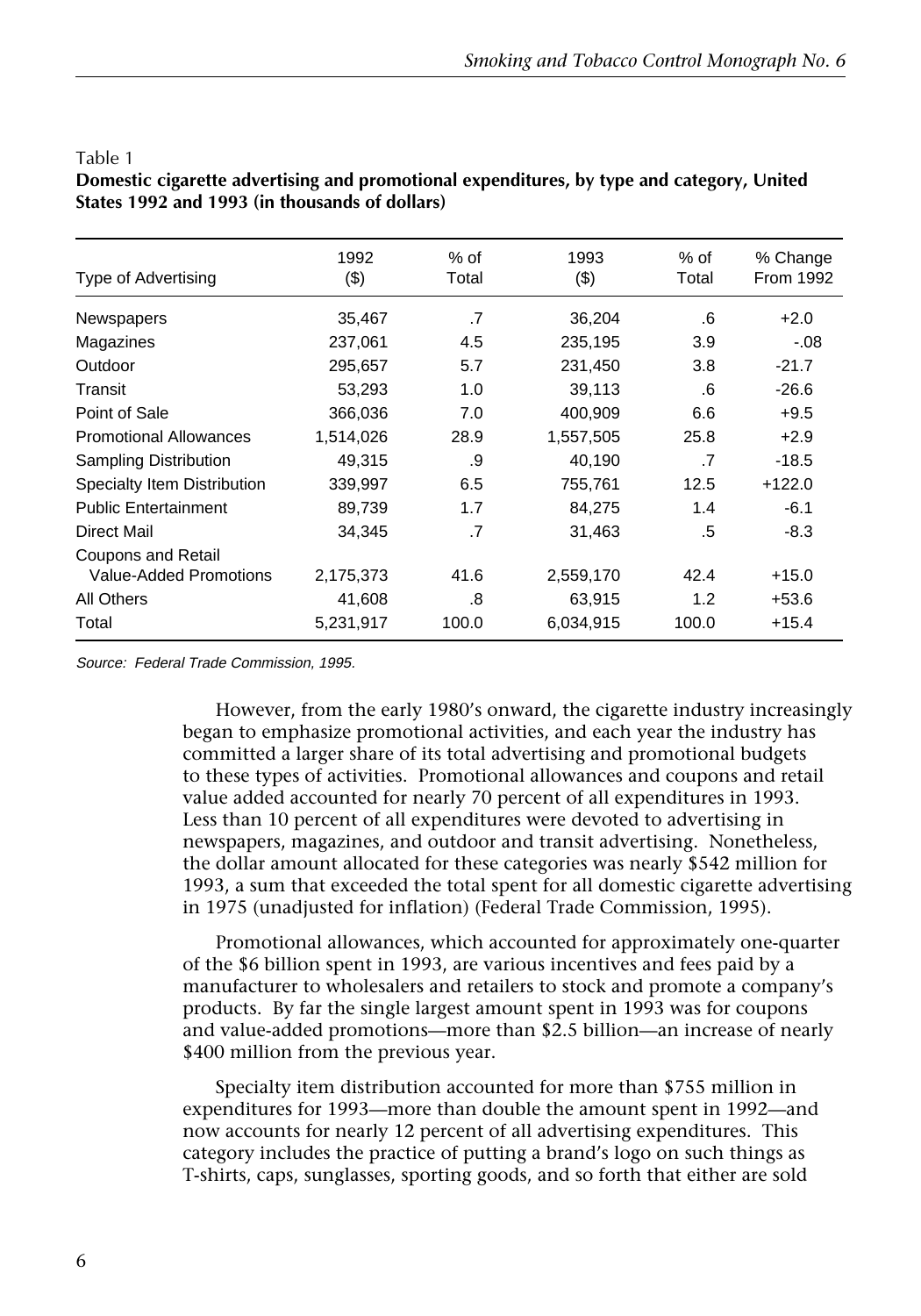to the consumer or can be ordered from catalogs in exchange for package premiums or coupons. Recent studies have shown that tobacco company advertising of promotional activities is reaching adolescents. Among persons ages 12 to 17 in 1992, 25 percent of nonsmoking adolescents reported having received promotional items from tobacco companies; nearly 50 percent of smoking teens reported having received such items (U.S. Department of Health and Human Services, 1994). Another study (Biener et al., 1994) found 52 percent of Boston 12- to 17-year-olds reported having seen a tobacco company catalog, and 54 percent reported knowing someone younger than 18 years who owned a tobacco promotional item.

During the interval that public health efforts to reduce tobacco use have been increasing, there has been a disproportionate increase in advertising and promotional activity by the tobacco industry, and this increased activity has been accompanied by a shift to promotional activities that may have a greater attraction for adolescents than for adults (Institute of Medicine, 1994). This enormous allocation of resources by the tobacco industry undoubtedly has slowed the rates of positive changes in smoking behavior over the past 40 years, and all current and future tobacco control efforts should be examined in the context of this growing industry effort to keep smokers smoking and recruit adolescents to the smoking ranks.

**COMMIT AND THE** Tobacco use research at the National Cancer Institute (NCI) **EVOLUTION OF THE** began in the early 1950's when cigarette smoking was first **NATIONAL CANCER** linked with lung cancer (U.S. Congress, 1957). Over the **INSTITUTE'S SMOKING** next decades, NCI funded hundreds of millions of dollars **AND TOBACCO** in basic and applied research on smoking and health (U.S. **CONTROL PROGRAM** Department of Health and Human Services, 1990). NCI's

early research concentrated on the areas of tobacco use epidemiology; the chemistry, pharmacology, and toxicology of tobacco and tobacco smoke; autopsy studies; and experimental tobacco carcinogenesis. During the early 1970's, NCI shifted its research focus to identify hazardous substances in tobacco smoke and ways to reduce or eliminate their presence (National Cancer Institute and National Heart, Lung, and Blood Institute, 1978). In the late 1970's, NCI's smoking research focus shifted again to include an examination of behavioral issues related to why people smoked.

In 1982, coincident with the release of the Surgeon General's report on cancer (U.S. Department of Health and Human Services, 1982), NCI began a major planning effort to reduce the national prevalence of tobacco use and thereby attain a significant reduction in those cancers most associated with tobacco consumption. NCI initiated a research program to identify effective approaches to reach individual smokers and persuade them to quit and to encourage adolescents not to start.

Priorities for targeting intervention research were identified from a systematic approach that used consensus development involving hundreds of scientists and other experts (Greenwald et al., 1987). The resulting consensus was a two-pronged strategy, the first of which included: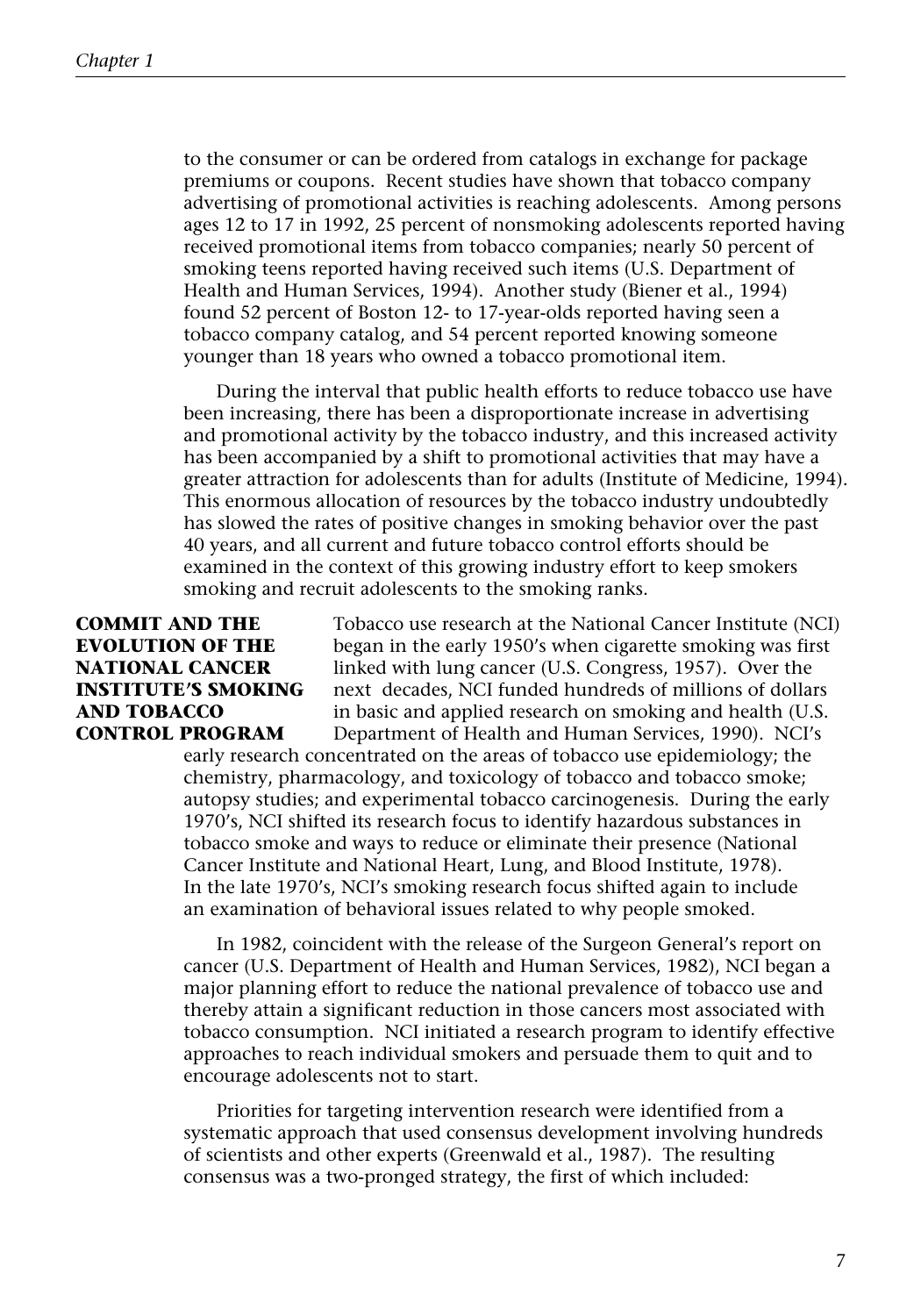- physician and dentist interventions to reduce patient smoking prevalence;
- self-help and minimal interventions to provide materials and strategies to individuals who wish to quit on their own; and
- mass media interventions using electronic and print media to encourage cessation and prevention of tobacco use initiation.

The second prong of the strategy targeted populations with needs for specific interventions or (as with youth) primary targets for prevention of initiation. These strategies included:

- population interventions, including people of color, women, and ethnic populations, to develop appropriate smoking prevention and cessation programs;
- school-based programs to develop curricula to prevent the onset of tobacco use among adolescents; and
- interventions to prevent the initiation of spitting tobacco use and promote cessation.

Results from nearly 60 controlled trials helped guide the COMMIT effort and efforts by other Institutes within the National Institutes of Health as well as other Public Health Service (PHS) and non-PHS agencies. For example, the National Heart, Lung, and Blood Institute has funded community risk-factorreduction projects (Farquhar et al., 1984; Lasater et al., 1984; Blackburn et al., 1984) as well as clinical interventions directed at individuals considered at high risk for heart disease (Multiple Risk Factor Intervention Trial Research Group, 1982), all involving adult smokers. These efforts, like COMMIT, were designed during the 1970's and early 1980's and were based on what, at that time, was considered the state of the art in smoking cessation interventions, especially for reaching heavy smokers. Cessation results from U.S.-based cardiovascular risk reduction trials, although mixed generally, have been positive. For example, the Stanford Five-City Project observed a greater decline in smoking prevalence in their treatment communities than in controls, based on their cohort survey, with a larger treatment effect in men than women (Fortmann et al., 1993); the Minnesota Heart Health Program reported a modest intervention effect on prevalence of smoking among women but not men in their cross-sectional analysis but reported no effect for either in their cohort sample (Lando et al., 1995; Luepker et al., 1994); and the Pawtucket Heart Health Program reported no significant intervention effect (Carleton et al., 1995). Similar findings have been observed from studies in other countries. (See Chapter 2 for further discussion.)

Recently, it has become clear that policy interventions aimed at changing the social context and general environment in which tobacco is purchased and consumed are as or more important than delivery of cessation and prevention services (U.S. Department of Health and Human Services, 1991). Smoking control policy interventions need to be integrated with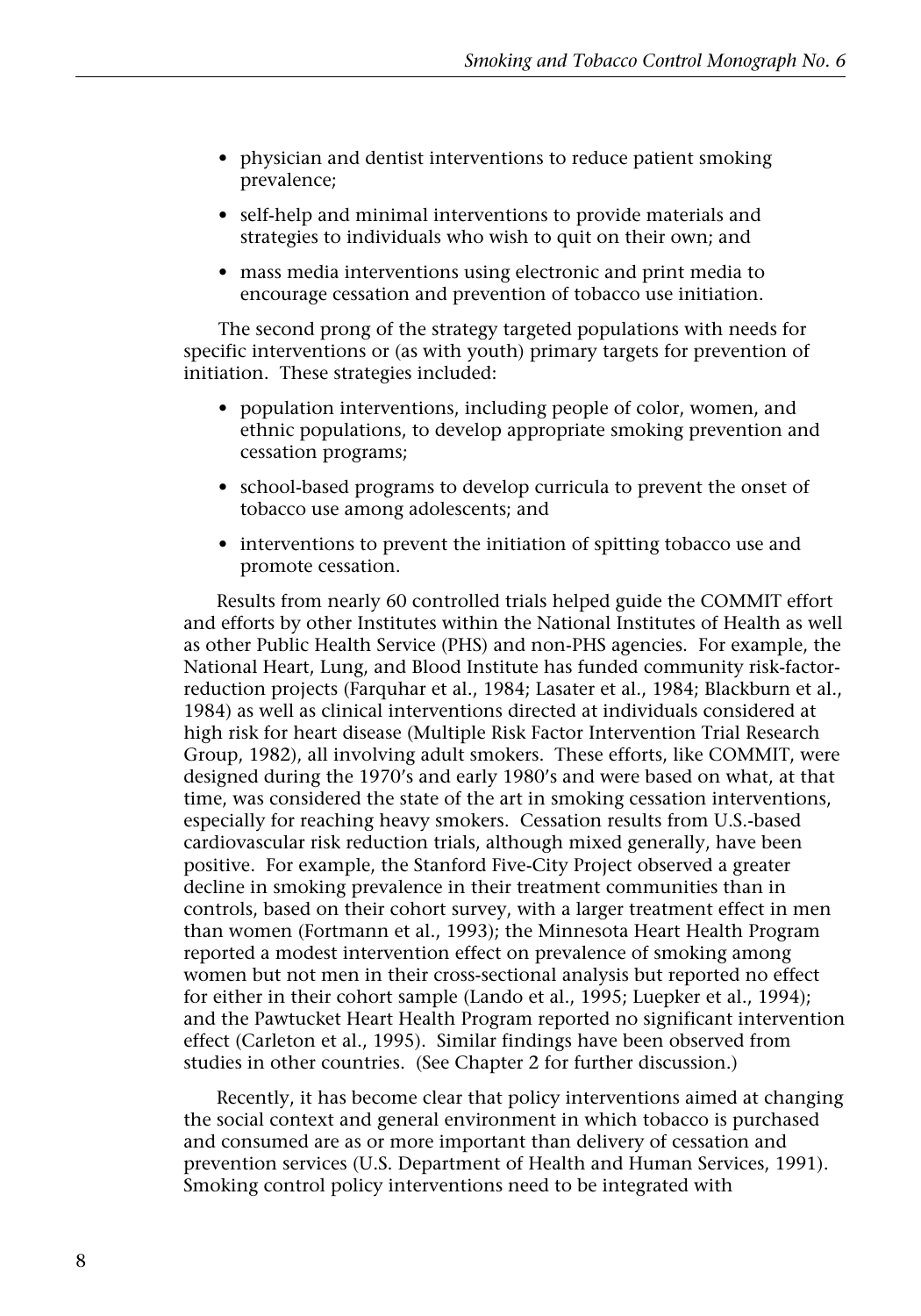community-based service delivery efforts if they are to be considered comprehensive, and many of these policy changes often require change at a higher social and political level than the local community (e.g., tax increases).

COMMIT did not attempt to change communitywide policies but rather worked within the policy framework that existed within each community at the time the interventions were implemented. Although it was not the intent of the COMMIT protocol to change communitywide laws and regulations, effort was put into increasing the influence of existing policies and economic factors that discourage smoking (COMMIT Research Group, 1995a and 1995b). COMMIT actively emphasized the benefits of policies such as smoke-free environments for worksites, health care facilities, and other community organization sites, but these policies were accomplished primarily through individual consultations or group seminars. No systematic effort was made to implement change throughout the community either through communitywide ordinances or regulations.

Scientific evidence continues to accumulate to demonstrate the potential for policy interventions to modify cigarette smoking behavior among adults and children (U.S. Department of Health and Human Services, 1991; Tobacco Control, 1992; Institute of Medicine, 1994). Implementation of tobacco policy change is best accomplished at the State and local levels through community and coalition support for policies in several important areas: smoke-free indoor air, implementation and enforcement of laws and ordinances limiting minors' access to tobacco products, cigarette tax increases, and reduction or elimination of certain cigarette advertising and promotional activities.

**PURPOSE OF** The purpose of this monograph is to present a synthesis of **THIS MONOGRAPH** the operational and process lessons learned from COMMIT. The monograph is specifically intended to provide detailed information about the COMMIT intervention process in a manner not possible in scientific journals. The writers and editors have attempted to distill this information in a format that is particularly useful to individuals interested in a communitybased approach to smoking control and that describes how to effectively organize, develop, and implement a comprehensive program aimed at adult smokers at the local level.

> The overall lessons learned from the COMMIT field experience are discussed in more detail in Chapter 14. Briefly, they include these findings:

- It is possible to establish a partnership with communities so that they will organize around a community problem.
- It is possible to promote a research agenda even when that agenda is not the primary problem facing a community.
- Community volunteers are willing and able to plan intervention activities that are congruent with an intervention protocol.
- Community volunteers are willing to implement intervention activities.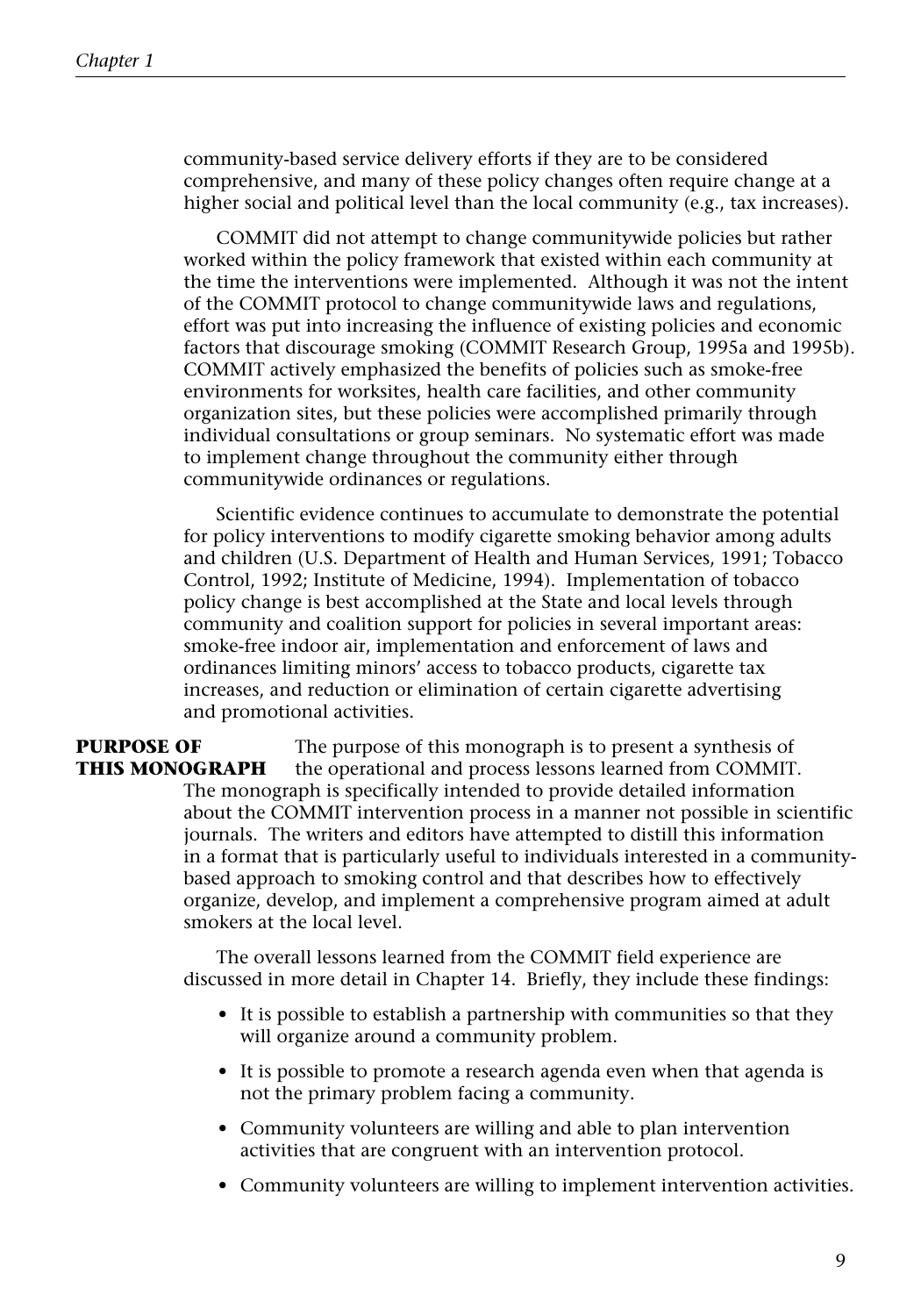- The COMMIT model of community organization and structure of Boards and task forces was well received and is relevant for use with other community problems.
- Community volunteers would have liked outcome data during the trial so that they could make midcourse corrections, if necessary.
- Communities were interested in continuing tobacco control activities. An earlier planning period for transition and assistance in obtaining additional resources would have been useful.
- Resources are important in maintaining tobacco control; however, organized groups can effectively take on tobacco control with few external resources.

Operational experience with what works and does not work at the programmatic level frequently provides the core for interventions tested in controlled scientific investigations. Current concepts of what constitutes effective approaches to tobacco control frequently outstrip both the tools needed to evaluate them and the data needed to definitively prove their impact.

The focus of this monograph is a description of how COMMIT was conducted rather than the outcome results. While the experience is fresh, the monograph attempts to present to the larger public health community the best judgments of the COMMIT research team about what constitutes a comprehensive, community-based approach to tobacco control for reaching adult smokers. It is hoped that this description will aid both those currently designing and implementing programs and those creating the next generation of scientific studies in tobacco control.

The monograph is organized to follow the research channels used in the COMMIT communities. Each chapter contains a brief rationale for intervening through a particular channel and then describes experiences across the trial. The monograph is intended to be descriptive. Toward that end, chapters conclude with a section on lessons learned or what could have been done differently.

The monograph may be read as a unit or in sections of particular interest. Chapters 2 through 4 provide descriptions of the project and are included for those who wish to understand the research aspects as well as applications from the field. Chapter 2 provides a context for community studies. Chapter 3 describes COMMIT and the evaluation plan for the trial, and Chapter 4 focuses on the development of the intervention.

Chapter 5 describes the process of understanding communities and mobilizing them to participate in tobacco control.

Chapters 6 through 13 cover individual channels of intervention used in COMMIT. Chapter 6 focuses on public education in COMMIT and includes information on media campaigns, communitywide campaigns, and contests to help smokers quit. Chapter 7 describes public policy changes in COMMIT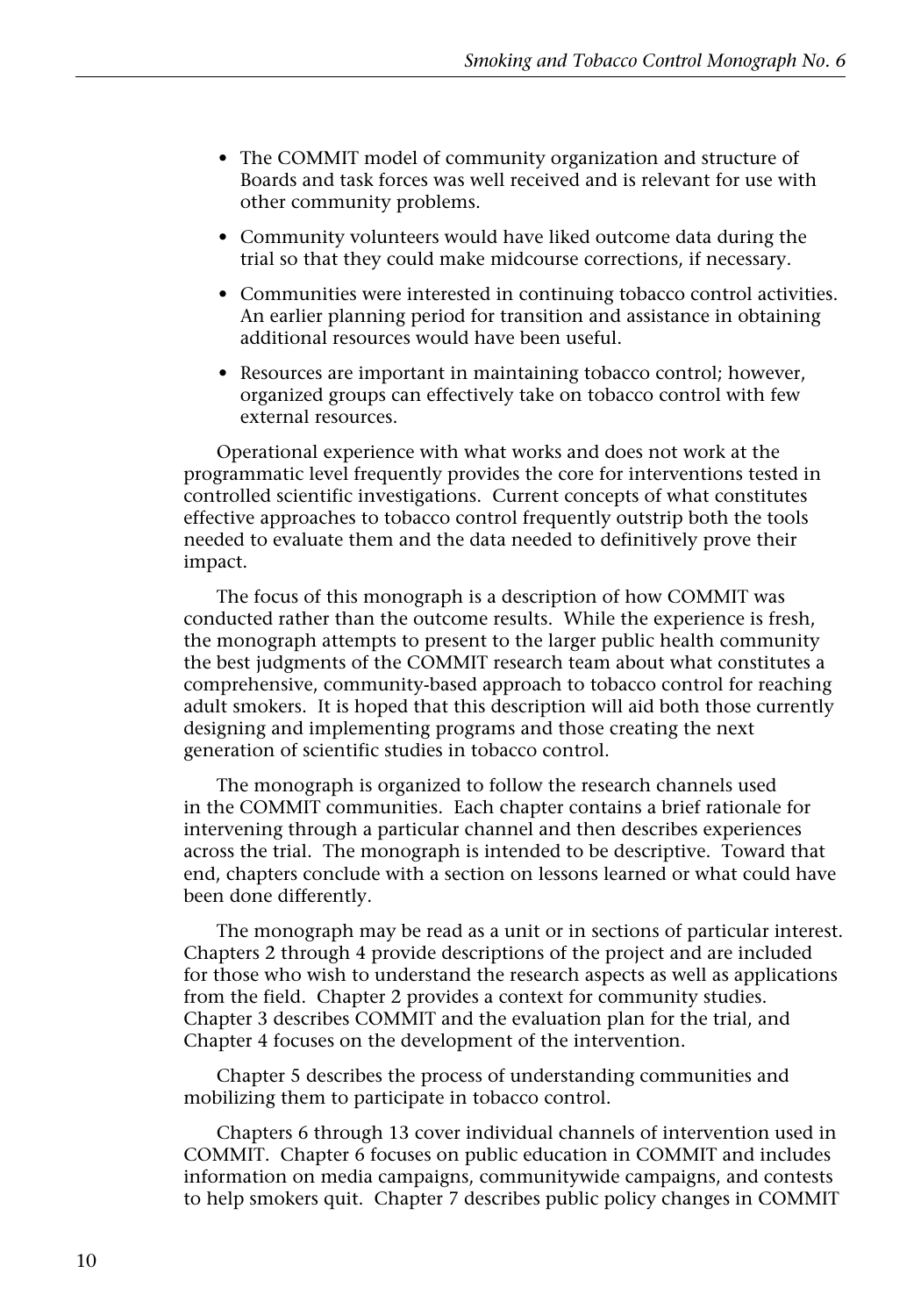communities and how community Boards and task forces worked for such changes. Chapter 8 describes how COMMIT sought to build the capacity of communities' cessation resources and services. Chapter 9 reviews the tobacco control activities of health care providers. Chapter 10 specifies how worksites were brought into intervention activities and encouraged to make policy changes. Chapter 11 reviews attempts made to draw community organizations into participating in intervention activities. Chapter 12 describes interventions conducted in schools, and Chapter 13 demonstrates how youth can become involved in tobacco control outside the school. Finally, Chapter 14 presents the overall lessons learned and the implications for future community-based tobacco control initiatives.

**COMMIT** The authors especially would like to call the readers' attention to **INTERVENTION** the numerous samples of COMMIT resource materials located **MATERIALS** throughout the monograph. These materials represent a mere fraction of all intervention materials used and are presented to provide a better understanding of the range of materials developed. Of note is the variation of materials across the 11 geographically and ethnically diverse communities. Although the COMMIT sites implemented a standard protocol, the diversity of materials—from unique logos to culturally specific materials—reflects the adaptation of the protocol by individual communities. The community-specific aspect of the intervention materials also is an important indicator of the true community ownership of the COMMIT project.

> Unfortunately, it was never the intention of NCI or the COMMIT research team to produce sufficient quantities of these materials for general distribution. *We regret that we are unable to honor requests for COMMIT resource materials*.

### **REFERENCES**

- Bartlett, J.C., Miller, L.S., Rice, D.P., Max, W.B. Medical care expenditures attributable to smoking—United States, 1993. *MMWR. Morbidity and Mortality Weekly Report* 43: 469-472, 1994.
- Biener, L., Fowler, F.J., Roman, A.M. *Tobacco Advertising and Promotions: The Impact on Massachusetts Teens*. Boston: Massachusetts Department of Health, 1994.
- Blackburn, H., Luepker, R.V., Kline, F.G., Bracht, N., Carlaw, R., Jacobs, D., Mittelmark, M., Stauffer, L., Taylor, H.L. The Minnesota Heart Health Program: A research and demonstration project in cardiovascular disease prevention. In: *Behavioral Health: A Handbook of Health Enhancement and Disease Prevention*, J.D. Matarazzo, S.M. Weiss, J.A. Herd, N.E. Miller, and S.M. Weiss (Editors). New York: John Wiley & Sons, 1984, pp. 1171-1178.
- Burns, D.M., Lee, L., Shen, L.Z., Gilpin, E., Tolley, D., Vaughn, J., Shanks, T.G. Cigarette smoking behavior in the United States. In: *Changes in Cigarette-Related Disease Risks and Their Implication for Prevention and Control*. Smoking and Tobacco Control Monograph No. 7. Rockville, MD: U.S. Department of Health and Human Services, Public Health Service, National Institutes of Health, National Cancer Institute, in preparation.
- Burns, D.M., Lee, L., Vaughn, J.W., Chiu, Y.K., Shopland, D.R. Rates of smoking initiation among adolescents and young adults, 1907-1981. *Tobacco Control: An International Journal*, in press.
- Carleton, R.A., Lasater, T.M., Assaf, A.R., Feldman, H.A., McKinlay, S., and the Pawtucket Heart Health Program Writing Group. The Pawtucket Heart Health Program: Community changes in cardiovascular risk factors and projected disease risk. *American Journal of Public Health* 85(6): 777- 785, 1995.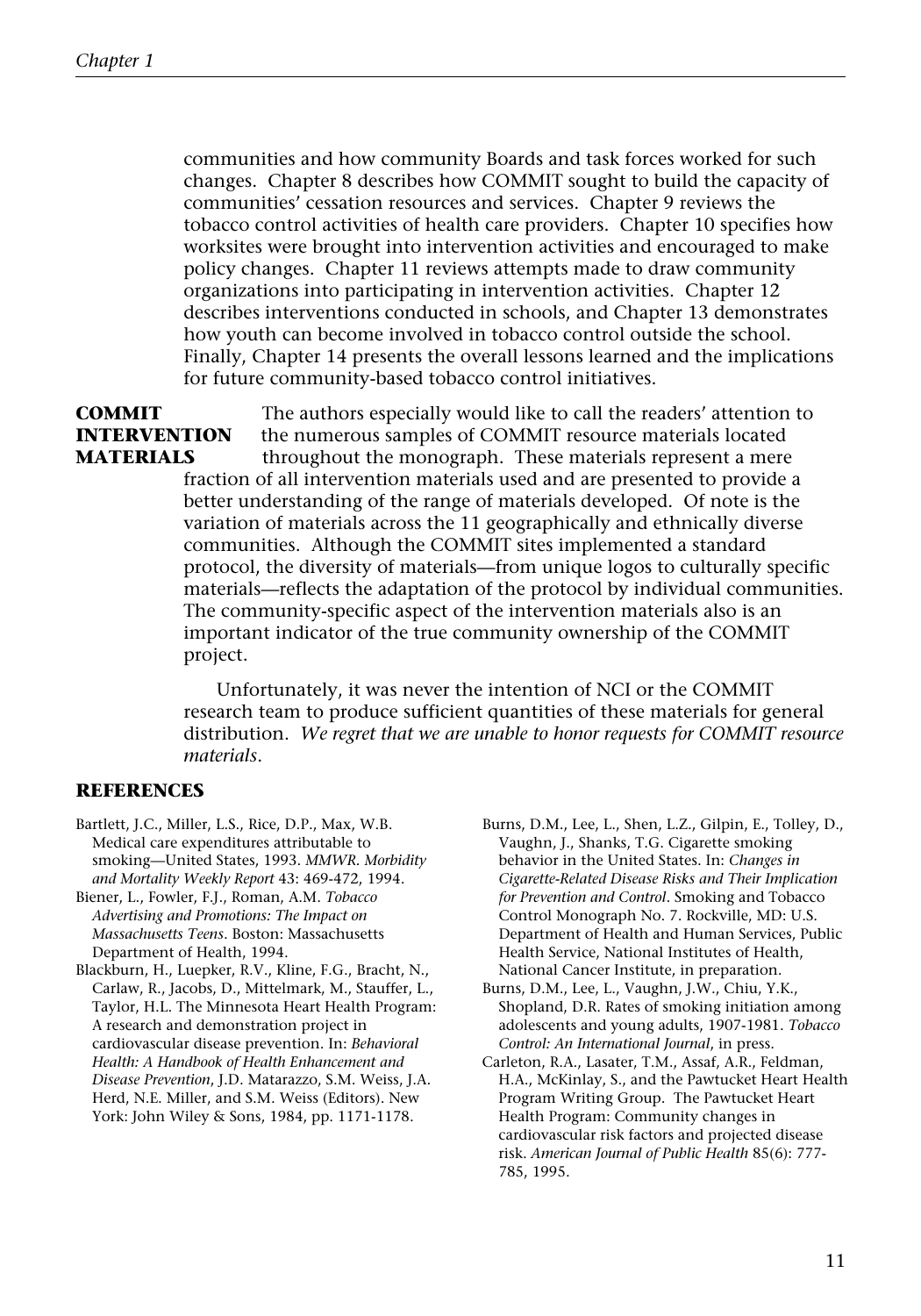- Centers for Disease Control and Prevention. Cigarette smoking among adults—United States, 1993. *MMWR. Morbidity and Mortality Weekly Report* 43: 925-930, 1994.
- COMMIT Research Group. Community Intervention Trial for Smoking Cessation (COMMIT): I. Cohort results from a four-year community intervention. *American Journal of Public Health* 85: 183-192, 1995a.
- COMMIT Research Group. Community Intervention Trial for Smoking Cessation (COMMIT): II. Changes in adult cigarette smoking prevalence. *American Journal of Public Health* 85: 193-200, 1995b.
- Cummings, K.M., Shah, D., Shopland, D.R. Trends in smoking initiation among adolescents and young adults—United States, 1980-1989. *MMWR. Morbidity and Mortality Weekly Report* 44(28): 521- 525, 1995.
- Farquhar, J.W., Fortmann, S.P., Maccoby, N., Wood, P.D., Haskell, W.L., Taylor, C.B., Flora, J.A., Solomon, D.S., Rogers, T., Adler, E., Breitrose, P., Weiner, L. The Stanford Five City Project: An overview. In: *Behavioral Health: A Handbook of Health Enhancement and Disease Prevention*, J.D. Matarazzo, S.M. Weiss, J.A. Herd, N.E. Miller, and S.M. Weiss (Editors). New York: John Wiley & Sons, 1984, pp. 1154-1165.
- Federal Trade Commission. *Federal Trade Commission Report to Congress for 1993. Pursuant to the Federal Cigarette Labeling and Advertising Act*. Washington, DC: Federal Trade Commission, 1995.
- Fortmann, S.P., Taylor, C.B., Flora, J.A., Jatulis, D.E. Changes in adult cigarette smoking prevalence after 5 years of community health education: The Stanford Five-City Project. *American Journal of Epidemiology* 137: 82-96, 1993.
- Giovino, G., Schooley, M.W., Zhu, B.-P., Chrismon, J.H., Tomar, S.L., Peddicord, J.P., Merritt, R.K., Husten, C.G., Eriksen, M.P. Surveillance for selected tobacco-use behaviors—United States, 1900-1994. *MMWR. Morbidity and Mortality Weekly Report* 43: 1-43, 1994.
- Greenwald, P., Cullen, J.W., McKenna, J.W. Cancer prevention and control: From research through applications. *Journal of the National Cancer Institute* 79: 389-400, 1987.
- Haenszel, W., Shimkin, M.B., Miller, H.P. *Tobacco Smoking Patterns in the United States. Public Health Monograph No. 45*. Public Health Service Publication No. 463. Rockville, MD: U.S. Department of Health, Education, and Welfare, Public Health Service, 1956.
- Institute of Medicine. *Growing Up Tobacco Free. Preventing Nicotine Addiction in Children and Youths*. B.S. Lynch and R.J. Bonnie (Editors). Washington, DC: National Academy Press, 1994.
- Johnston, L.D., O'Malley, P.M., Bachman, J.G. *National Survey Results on Drug Use From the Monitoring the Future Study, 1975-1993: Vol. I. Secondary School Students*. Rockville, MD: National Institutes of Health, National Institute on Drug Abuse, 1994.
- Lando, H.A., Pechacek, T.F., Pirie, P.L., Murray, D.M., Mittlemark, M.B., Lichtenstein, E., Nothwehr, F., Gray, C. Changes in adult cigarette smoking in the Minnesota Heart Health Program. *American Journal of Public Health* 85(2): 201-208, 1995.
- Lasater, T., Abrams, D., Artz, L., Beaudin, P., Cabrera, L., Elder, J., Ferreira, A., Knisley, P., Peterson, G., Rodrigues, A., Rosenberg, P., Snow, R., Carleton, R. Lay volunteer delivery of a community-based cardiovascular risk factor change program: The Pawtucket experiment. In: *Behavioral Health: A Handbook of Health Enhancement and Disease Prevention*, J.D. Matarazzo, S.M. Weiss, J.A. Herd, N.E. Miller, and S.M. Weiss (Editors). New York: John Wiley & Sons, 1984, pp. 1166-1170.
- Luepker, R.V., Murray, D.M., Jacobs, D.R., Mittelmark, M.B., Bracht, N., Carlaw, R., Crow, R., Elmer, P., Finnegan, J., Folsom, A.R., Grimm, R., Hannan, P.J., Jeffrey, R., Lando, H., McGovern, P., Mullis, R., Perry, C.L., Pechacek, T., Pirie, P., Sprafka, J.M., Weisbrod, R., Blackburn, H. Community education for cardiovascular disease prevention: Risk factor changes in the Minnesota Heart Health Program. *American Journal of Public Health* 84(9): 1383-1393, 1994.
- Multiple Risk Factor Intervention Trial Research Group. Multiple risk factor intervention trial. Risk factor changes and mortality results. *Journal of the American Medical Association* 248(12): 1465-1477, 1982.
- National Cancer Institute and National Heart, Lung, and Blood Institute. *Smoking and Health. A Program To Reduce the Risk of Disease in Smokers. Status Report*. Bethesda, MD: National Institutes of Health, 1978.
- Pierce, J.P., Lee, L., Gilpin, E.A. Smoking initiation by adolescent girls, 1944 through 1988. An association with targeted advertising. *Journal of the American Medical Association* 271: 608-611, 1994.
- Shopland, D.R. Effect of smoking on the incidence and mortality of lung cancer. Chapter 1. In: *Lung Cancer*, B.E. Johnson and D.H. Johnson (Editors). New York: John Wiley & Sons, 1995, pp. 1-14.
- Tobacco Control: An International Journal. Policy research: Strategic directions. *Tobacco Control: An International Journal* 1(suppl): S1-S56, 1992.
- U.S. Congress. "False and Misleading Advertising (Filter-Tip Cigarettes)." Hearings before a Subcommittee of the Committee on Government Operations. Washington, DC: U.S. House of Representatives, 85th Congress, First Session, July 18, 19, 23-26, 1957.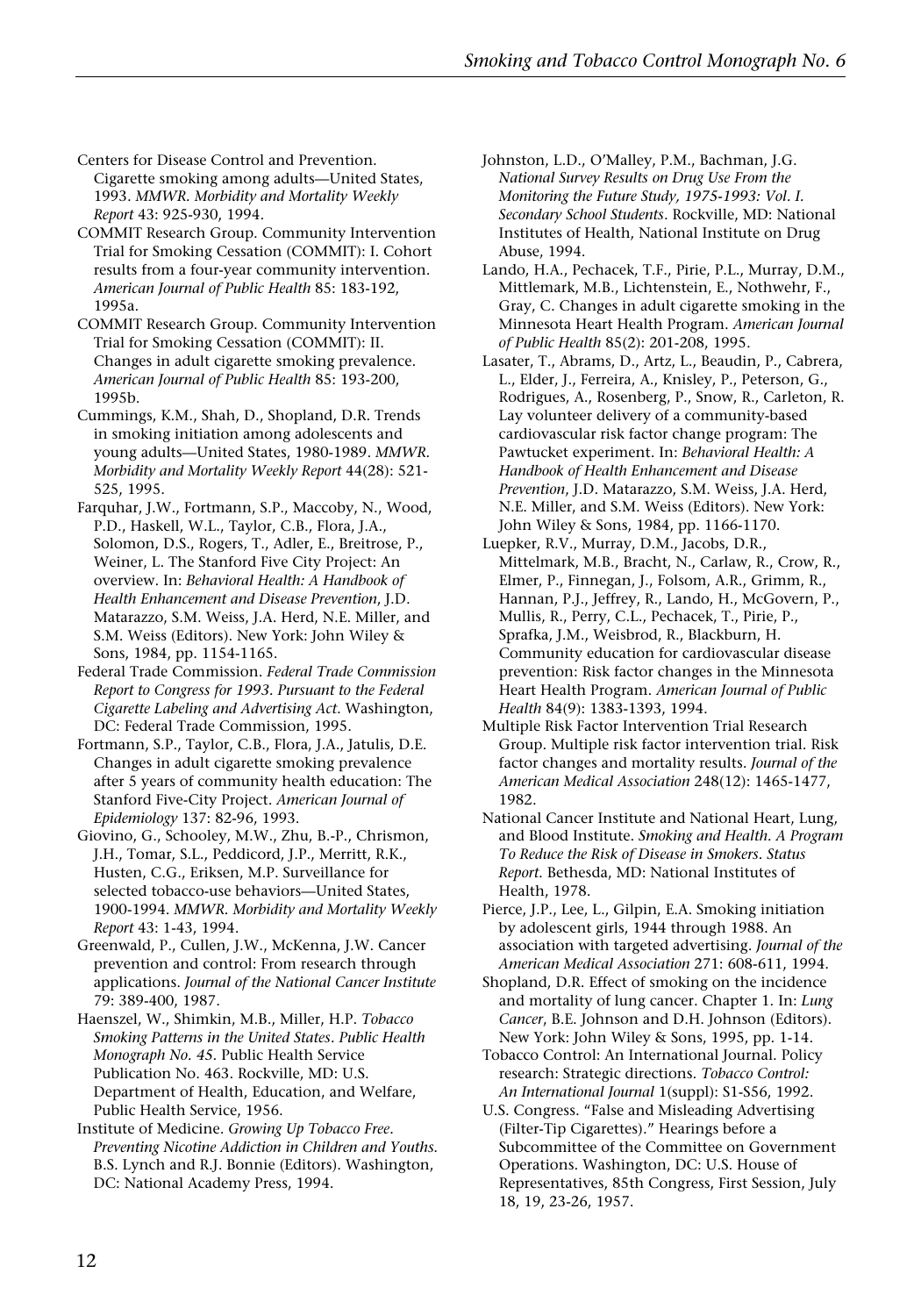- U.S. Department of Health and Human Services. *The Health Consequences of Smoking: Cancer. A Report of the Surgeon General*. DHHS Publication No. (PHS) 82-50179. Rockville, MD: U.S. Department of Health and Human Services, Public Health Service, Office on Smoking and Health, 1982.
- U.S. Department of Health and Human Services. *Smoking, Tobacco, and Cancer Program. 1985-1989 Status Report*. NIH Publication No. 90-3107. Bethesda, MD: U.S. Department of Health and Human Services, Public Health Service, National Institutes of Health, 1990.
- U.S. Department of Health and Human Services. *Strategies To Control Tobacco Use in the United States: A Blueprint for Public Health Action in the 1990's*. Smoking and Tobacco Control Monographs—1. NIH Publication No. 92-3316. Bethesda, MD: U.S. Department of Health and Human Services, Public Health Service, National Institutes of Health, National Cancer Institute, 1991.

## **AUTHORS**

Donald R. Shopland

Coordinator

Smoking and Tobacco Control Program National Cancer Institute National Institutes of Health Executive Plaza North, Room 241 6130 Executive Boulevard, MSC-7337 Bethesda, MD 20892-7337

David M. Burns, M.D. Professor of Medicine University of California at San Diego Medical Center 200 West Arbor Drive San Diego, CA 92103-8375

Beti Thompson, Ph.D. Associate Professor University of Washington School of Public Health and Community Medicine Associate Member Fred Hutchinson Cancer Research Center, MP-702 1124 Columbia Street Seattle, WA 98104

U.S. Department of Health and Human Services. *Preventing Tobacco Use Among Young People. A Report of the Surgeon General*. Atlanta, GA: U.S. Department of Health and Human Services, Public Health Service, Centers for Disease Control and Prevention, National Center for Chronic Disease Prevention and Health Promotion, Office on Smoking and Health, 1994.